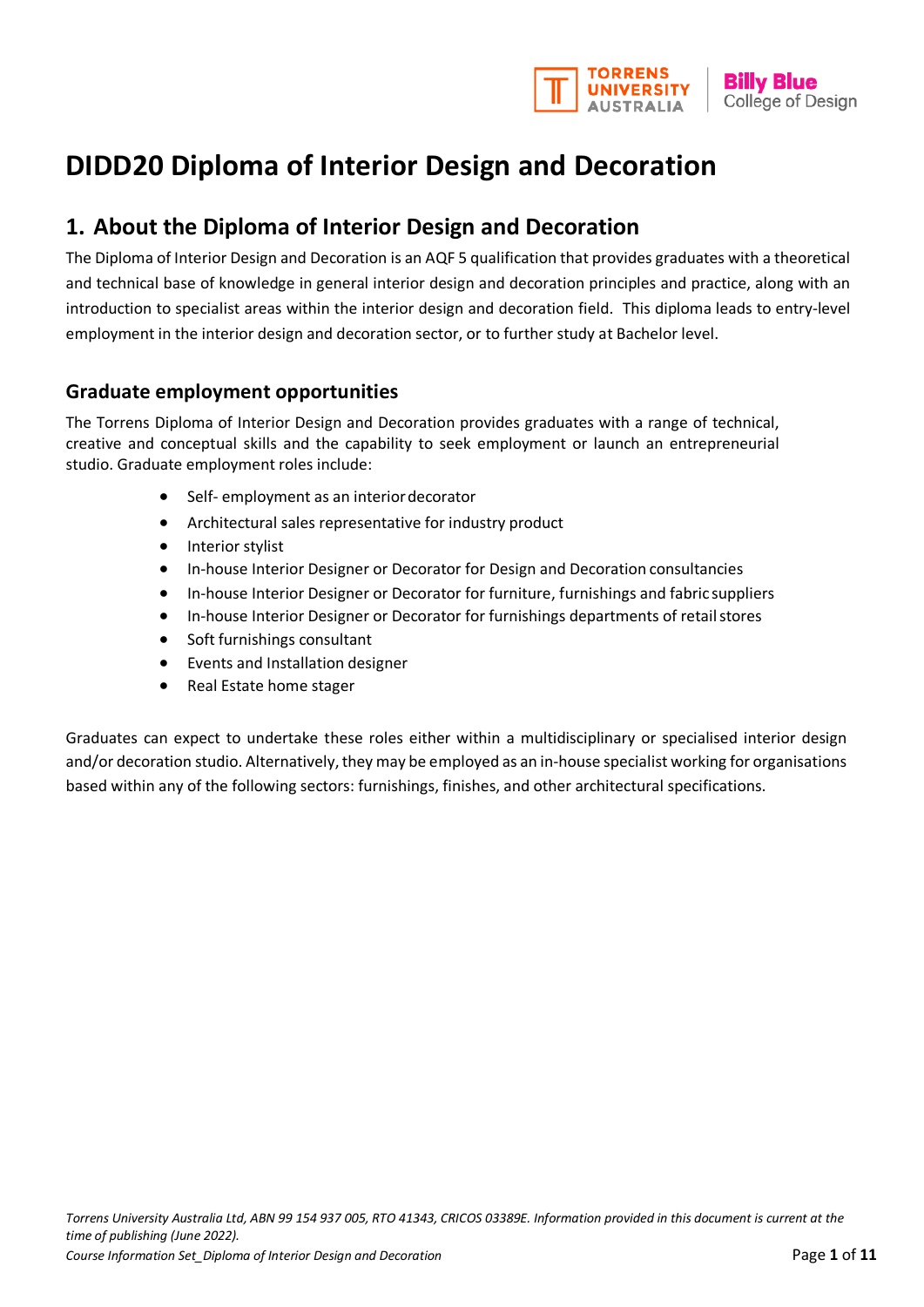

### **Course Overview**

| <b>Course Title</b>                                                             | <b>Diploma of Interior Design and Decoration</b>                                                                                                                                                                                                                                                                                                                                                                                                                                                                                                    |                                                           |                                                                                                                                                                                                                                                                                                                                                                                                                   |
|---------------------------------------------------------------------------------|-----------------------------------------------------------------------------------------------------------------------------------------------------------------------------------------------------------------------------------------------------------------------------------------------------------------------------------------------------------------------------------------------------------------------------------------------------------------------------------------------------------------------------------------------------|-----------------------------------------------------------|-------------------------------------------------------------------------------------------------------------------------------------------------------------------------------------------------------------------------------------------------------------------------------------------------------------------------------------------------------------------------------------------------------------------|
| <b>Study Options</b><br>- Domestic<br><b>Australian</b><br>students             | Face to Face delivery<br>Online delivery<br>Full-time and part-time options<br>available.                                                                                                                                                                                                                                                                                                                                                                                                                                                           | <b>Study Options-</b><br><b>International</b><br>students | International<br>students<br>on<br>a<br>student visa must not enroll into<br>any more than a third or 33% of<br>online subjects over their course<br>and must study at least one<br>subject that is face to face in each<br>trimester.<br>International<br>students<br>on<br>a<br>student visa are required to study<br>full time, i.e. the student must<br>complete a minimum of 1.0 EFTSL<br>of study per year. |
| <b>Start Dates</b>                                                              | February, June, September                                                                                                                                                                                                                                                                                                                                                                                                                                                                                                                           | <b>Course Length</b>                                      | Full-time: 1 year                                                                                                                                                                                                                                                                                                                                                                                                 |
|                                                                                 | For specific dates visit the website.                                                                                                                                                                                                                                                                                                                                                                                                                                                                                                               |                                                           | Part-time: 2 years                                                                                                                                                                                                                                                                                                                                                                                                |
| Payment<br><b>Options -</b><br><b>Domestic</b><br><b>Australian</b><br>students | <b>Upfront payment</b><br>This means tuition fees will be invoiced<br>semester<br>each<br>and<br>payment is<br>required on or before the due date.<br><b>FEE-HELP</b><br>FEE-HELP is Australian Government's<br>loan scheme for higher education<br>degree courses. It can assist you in<br>paying for all, or part of, your course<br>fees. Repayments commence via the<br>tax system once your income rises<br>above a minimum threshold. Just like<br>with any other debt, a FEE-HELP debt is<br>a real debt that impacts your credit<br>rating. | Payment<br>Options-<br><b>International</b><br>students   | <b>Upfront payment</b><br>This means tuition fees will be<br>invoiced each semester<br>and<br>payment is required on or before<br>the due date.                                                                                                                                                                                                                                                                   |
| <b>Course study</b><br>requirements                                             | Each subject involves 10 hours of study<br>per week, comprising 3 hours of<br>facilitated study and 7 hours self-<br>directed study.                                                                                                                                                                                                                                                                                                                                                                                                                | <b>Assessment</b>                                         | Practical<br>assignments, research<br>presentations<br>projects,<br>and<br>reports                                                                                                                                                                                                                                                                                                                                |
| <b>Locations</b>                                                                | Adelaide<br>Sydney<br><b>Brisbane</b><br>Melbourne<br>Online                                                                                                                                                                                                                                                                                                                                                                                                                                                                                        | <b>Delivered by</b>                                       | <b>Torrens University Australia</b>                                                                                                                                                                                                                                                                                                                                                                               |

*Torrens University Australia Ltd, ABN 99 154 937 005, RTO 41343, CRICOS 03389E. Information provided in this document is current at the time of publishing (June 2022). Course Information Set\_Diploma of Interior Design and Decoration* Page 2 of 11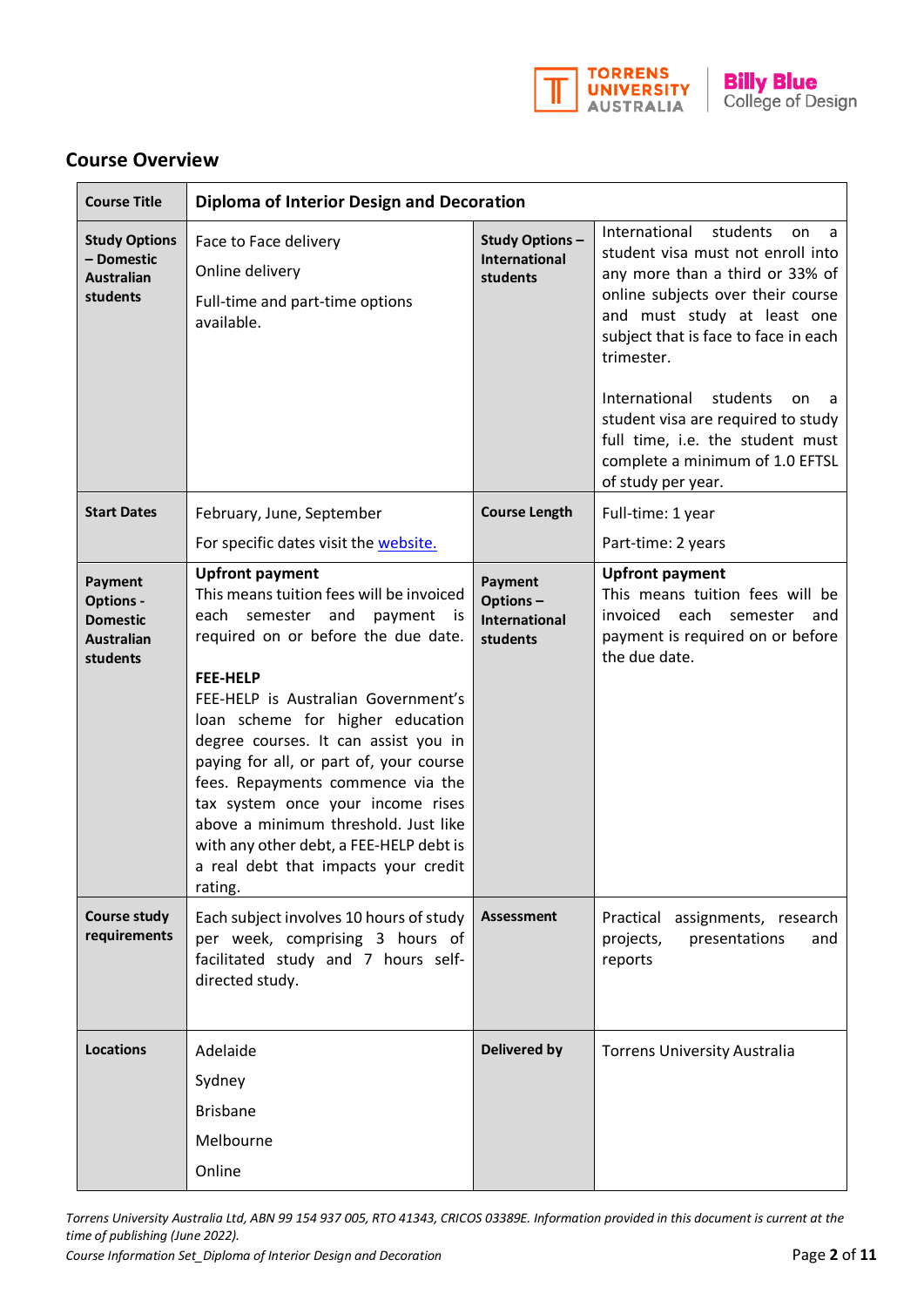

| Provider                | Torrens University Australia Ltd is<br>registered as a self-accrediting<br>Australian university by the Tertiary<br>Education Quality and Standards<br>Agency (TEQSA).                                 | <b>CRICOS Course</b><br>Code | 092484B                                                                                                             |
|-------------------------|--------------------------------------------------------------------------------------------------------------------------------------------------------------------------------------------------------|------------------------------|---------------------------------------------------------------------------------------------------------------------|
| Provider<br>obligations | Torrens University is responsible for all<br>aspects of the student experience,<br>including the quality of course delivery,<br>compliance with the<br>in<br>Higher<br><b>Education Standards 2015</b> | <b>Accrediting</b><br>body   | University<br>Australia<br>Torrens<br>Limited ABN 99 154 937 005,<br>CRICOS Provider Code: 03389E.<br>RTO No. 41343 |
| <b>Course Fees</b>      | For details, refer to the website.                                                                                                                                                                     | Any other fees               | For details, refer to the website.                                                                                  |

## **2. Essential requirements for admission**

The general admission criteria that apply to Torrens University Australia courses can be located by visiting the Torrens University Australia website - [https://www.torrens.edu.au/general-admission-information-for](https://www.torrens.edu.au/general-admission-information-for-torrens-university-australia-ltd)[torrens-university-australia-ltd.](https://www.torrens.edu.au/general-admission-information-for-torrens-university-australia-ltd)

## **3. Student Profile**

The table below gives an indication of the likely peer cohort for new students in this course. It provides data on students who commenced in this course in the most relevant recent intake period, including those admitted through all offer rounds and international students studying in Australia.

|                                                                                                                      | Trimester one / Full year intake<br>[2020] |                               |
|----------------------------------------------------------------------------------------------------------------------|--------------------------------------------|-------------------------------|
| <b>Applicant background</b>                                                                                          | Number of<br>students                      | Percentage of<br>all students |
| (A) Higher education study<br>(includes a bridging or enabling course)                                               | 35                                         | 20%                           |
| (B) Vocational education and training (VET) study                                                                    | 19                                         | 11%                           |
| (C) Work and life experience<br>(Admitted on the basis of previous achievement not in the other three<br>categories) | 57                                         | 32.5%                         |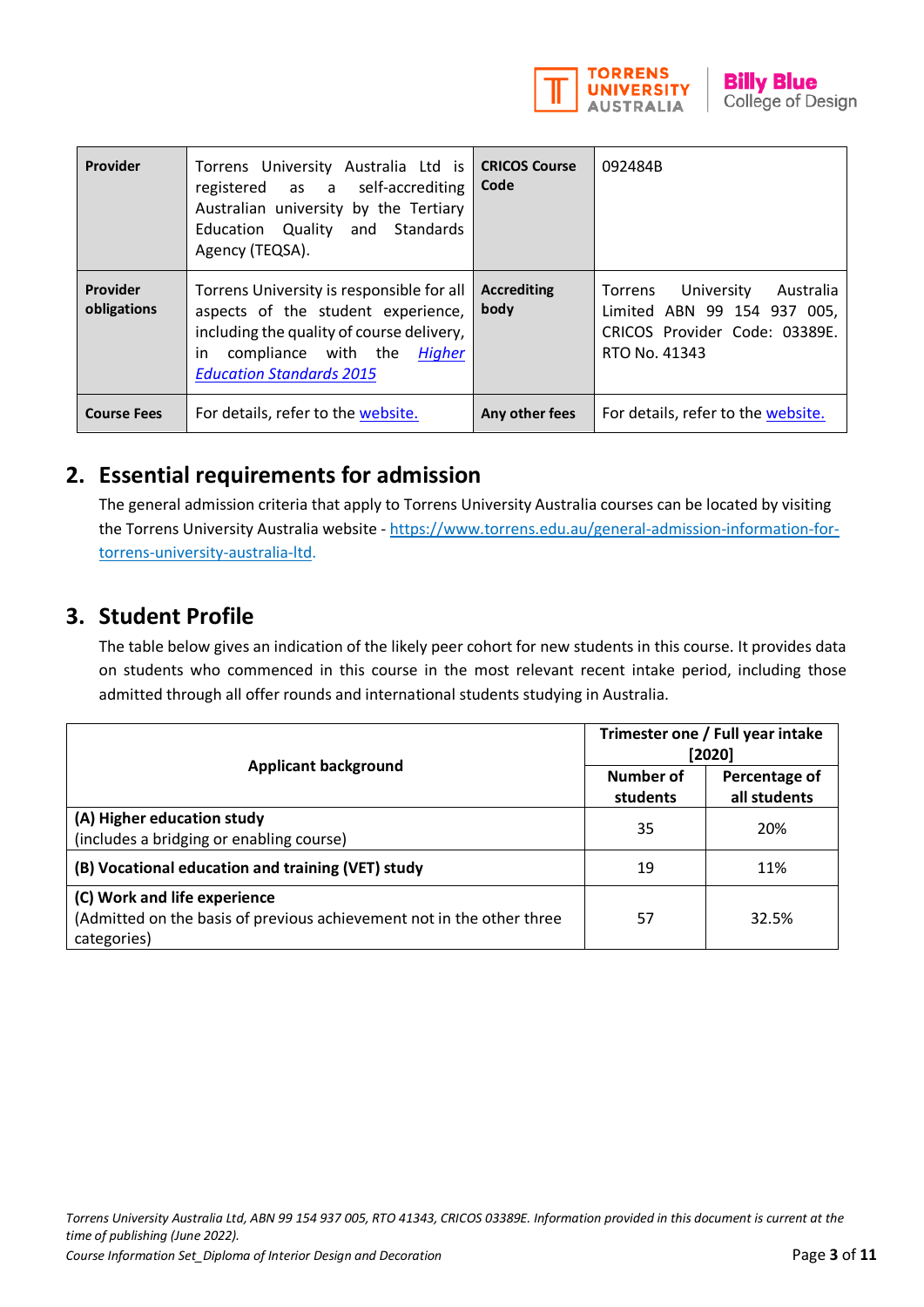

|                               | (D) Recent secondary education:                                     |       |      |
|-------------------------------|---------------------------------------------------------------------|-------|------|
|                               | Admitted solely on the basis of ATAR                                |       |      |
|                               | (regardless of whether this includes the consideration of           | $<$ 5 | N/P  |
|                               | adjustment factors such as equity or subject bonus points)          |       |      |
|                               | Admitted where both ATAR and additional criteria were considered    |       |      |
|                               | (e.g. portfolio, audition, extra test, early offer conditional on   | N/A   | N/A  |
|                               | minimum ATAR)                                                       |       |      |
|                               | Admitted on the basis of other criteria only and ATAR was not a     |       |      |
|                               | factor                                                              |       |      |
|                               | (e.g. special consideration, audition alone, schools recommendation | 52    | 30%  |
|                               | scheme with no minimum ATAR requirement)                            |       |      |
| <b>International students</b> |                                                                     | 11    | 6%   |
| <b>All students</b>           |                                                                     | 175   | 100% |

Notes: "<5" – the number of students is less than 5. N/A – Students not accepted in this category.

N/P – Not published: the number is hidden to prevent calculation of numbers in cells with less than 5 students.

## **4. Admission Criteria**

| Title of course of study                                         | <b>Diploma of Interior Design and Decoration</b>                                                                                                                                                                                                                                                                                                                                                                                                                               |  |
|------------------------------------------------------------------|--------------------------------------------------------------------------------------------------------------------------------------------------------------------------------------------------------------------------------------------------------------------------------------------------------------------------------------------------------------------------------------------------------------------------------------------------------------------------------|--|
| Applicants with higher education study                           | A completed higher education qualification at<br>$\bullet$<br>AQF level 5 (diploma) or above, or equivalent,<br>from an Australian University or another<br>accredited higher education provider<br><b>OR</b><br>Successful completion of at least 1 EFTSL<br>(equivalent full time student load, or one full<br>year) of an AQF level 6 (Associate Degree) or<br>above, or equivalent, from an Australian<br>University or another accredited<br>higher<br>education provider |  |
| Applicants with vocational education and training<br>(VET) study | A completed vocational education qualification<br>at AQF level 4 (Certificate IV) or above, or<br>equivalent, from a<br>registered<br>training<br>organisation (RTO)<br><b>OR</b><br>Successful completion of at least 1 EFTSL<br>(equivalent full time student load, or one full<br>year) of an AQF level 5 (Diploma) or above, or<br>equivalent, at a registered training organisation<br>(RTO)                                                                              |  |
| Applicants with work and life experience                         | Demonstrated ability to undertake study at the<br>required level:<br>broadly relevant work experience (documented<br>e.g. CV), demonstrating a reasonable prospect of<br>success;<br><b>OR</b>                                                                                                                                                                                                                                                                                 |  |

*Torrens University Australia Ltd, ABN 99 154 937 005, RTO 41343, CRICOS 03389E. Information provided in this document is current at the time of publishing (June 2022).* 

*Course Information Set\_Diploma of Interior Design and Decoration* Page 4 of 11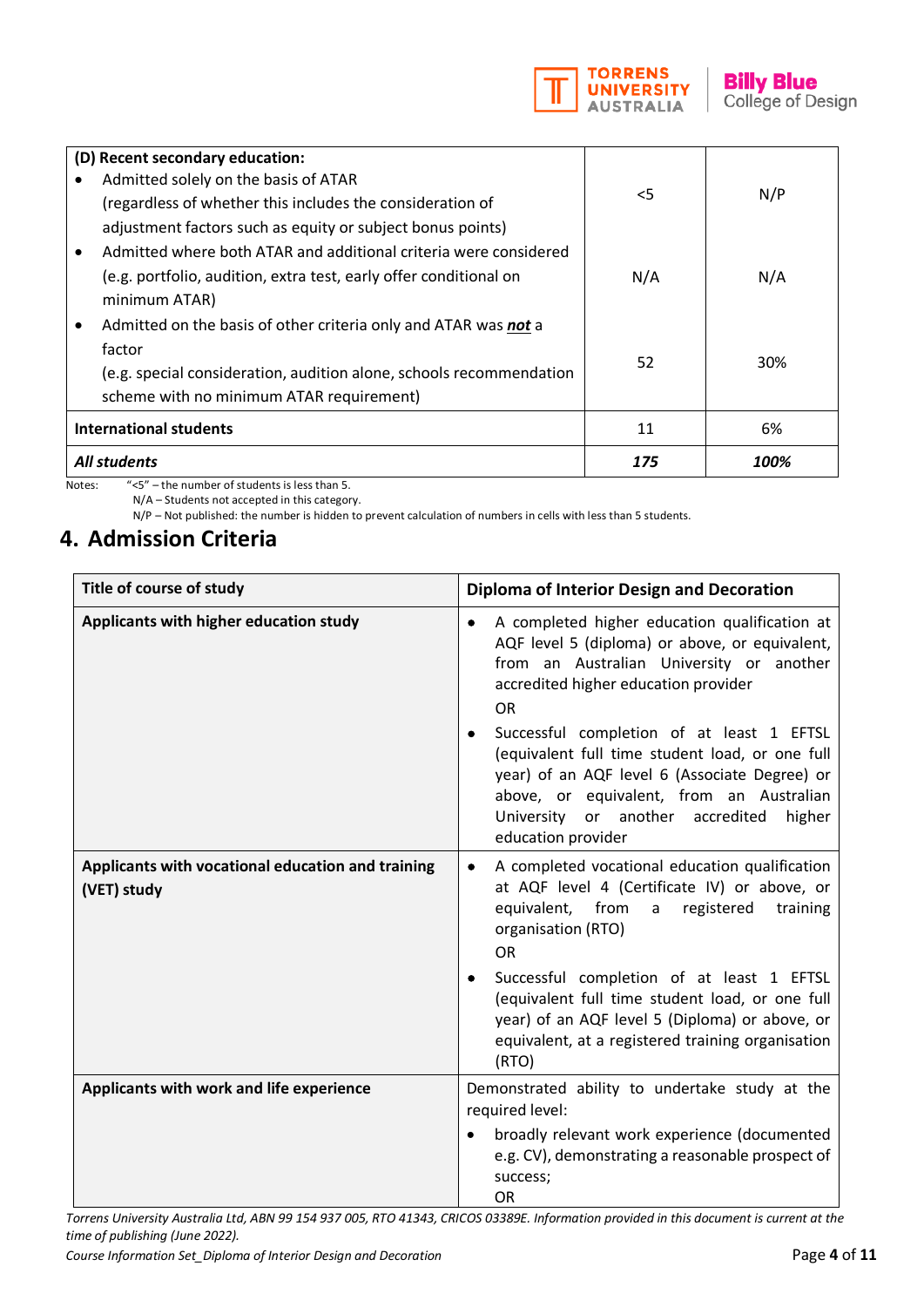

| Title of course of study                                                                                                                                                             | <b>Diploma of Interior Design and Decoration</b>                                                                                                                                                                                                                                                                                                                                                          |  |
|--------------------------------------------------------------------------------------------------------------------------------------------------------------------------------------|-----------------------------------------------------------------------------------------------------------------------------------------------------------------------------------------------------------------------------------------------------------------------------------------------------------------------------------------------------------------------------------------------------------|--|
| <b>English Language Proficiency</b><br>(applicable to international students, and in addition                                                                                        | formal, informal or non-formal study, completed<br>completed, demonstrating<br>partially<br>or<br>- a<br>reasonable prospect of success;<br><b>OR</b><br>written submission to demonstrate reasonable<br>prospect of success;<br><b>OR</b><br>discipline<br>specific<br>portfolio<br>and/or<br>(art<br>design).<br>For international applicants IELTS 5.5 (Academic)<br>with no skills band less than 5.0 |  |
| to academic or special entry requirements noted<br>above)                                                                                                                            |                                                                                                                                                                                                                                                                                                                                                                                                           |  |
| Applicants with recent secondary education (within<br>the past two years) with ATAR or equivalent*<br>(for applicants who will be selected wholly or partly<br>on the basis of ATAR) | Completed year 12 or equivalent. No minimum ATAR<br>required.                                                                                                                                                                                                                                                                                                                                             |  |

### **Other admission options**

*(For applicants who will be selected on a basis other than ATAR)*

| <b>Special Entry</b> | Applicants in any category whose study, work or life     |
|----------------------|----------------------------------------------------------|
|                      | experiences have been impacted by disability, illness    |
|                      | or family disruption will be given special consideration |
|                      | for admission. Each application will be considered on    |
|                      | its merit, based on the evidence supplied by the         |
|                      | applicant attesting to the circumstances of the          |
|                      | applicant. Applicants for special entry may need to      |
|                      | complete written or numerical tasks to assist with       |
|                      | assessing eligibility for admission.                     |
|                      |                                                          |

## **5. How to apply**

Via direct application to the institution

o <https://apply.torrens.edu.au/>

## **6. Advanced standing/academic credit/recognition of prior learning (RPL)**

You may be entitled to credit for prior learning, whether formal or informal. Formal learning can include previous study in higher education, vocational education, or adult and community education. Informal learning can include on the job learning or various kinds of work and life experience. Credit can reduce the amount of study needed to complete a degree.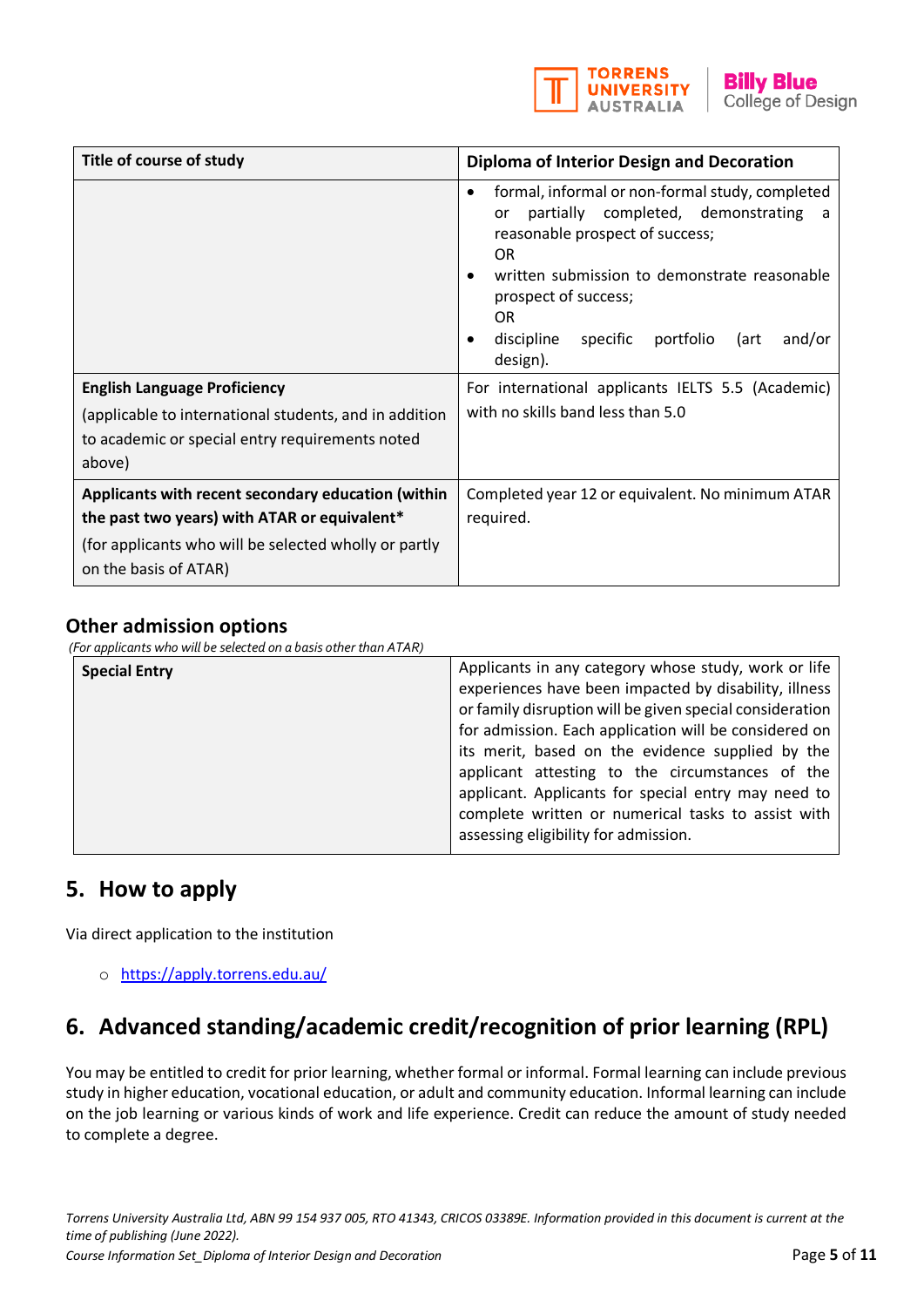

Applicants admitted based on prior higher education study may be eligible for Advanced Standing in the form of credit and/or recognition of prior learning (RPL) under the Torrens University Australia [Credit Policy](https://laureate-au.blackboard.com/bbcswebdav/institution/Groupwide/Policy%20and%20Procedures/TUA%20Policies%20and%20Procedures/TUA%20PL_AC_009%20Credit%20Policy.pdf) -[\(https://www.torrens.edu.au/policies-and-forms\)](https://www.torrens.edu.au/policies-and-forms).

- Students with completed subjects may be eligible for specified credit and/or elective exemptions
- Students who have completed a qualification at AQF level 5 (diploma) or above may be eligible for block credit (where a block credit agreement exists)
- Students with a mix of formal study and informal and/or non-formal learning may be eligible for recognition of prior learning in addition to any credit approved.

Credit will not be applied automatically. Applicants must apply for credit and/or RPL as early as possible prior to each study period, with applications not accepted after week 2.

For further information about credit and recognition of prior learning please see [http://www.torrens.edu.au/apply-online/course-credits.](http://www.torrens.edu.au/apply-online/course-credits)

## **7. Where to get further information**

- Torrens University Australia (TUA) Website
	- o <https://www.torrens.edu.au/>
	- [Universities Admissions Centre \(UAC\) Website](http://www.uac.edu.au/)
		- o <http://www.uac.edu.au/>
- [Quality Indicators for Learning and Teaching \(QILT\)](https://www.qilt.edu.au/) Website
	- o <https://www.qilt.edu.au/>

## **8. Additional Information**

## **Course Structure**

The Diploma of Interior Design and Decoration course structure comprises of 12 core subjects:

- 11 subjects at level 100,
- 1 subject at level 200**.**

A total of 120 credit points is required to complete the course.

The inclusion of a Level 200 subject from Bachelor of Interior Design into the course architecture provides students with the opportunity to explore conceptual and physical design solutions and apply design discipline knowledge and skills within a professional design practice. The inclusion of this Level 200 subject ensures graduate employability outcomes can be met by this course.

## **Course Rules**

To be awarded the Diploma of Interior Design and Decoration, students must complete 120 credit points over 12 subjects as outlined in the course structure. Each subject has a value of 10 credit points.

## **Subjects**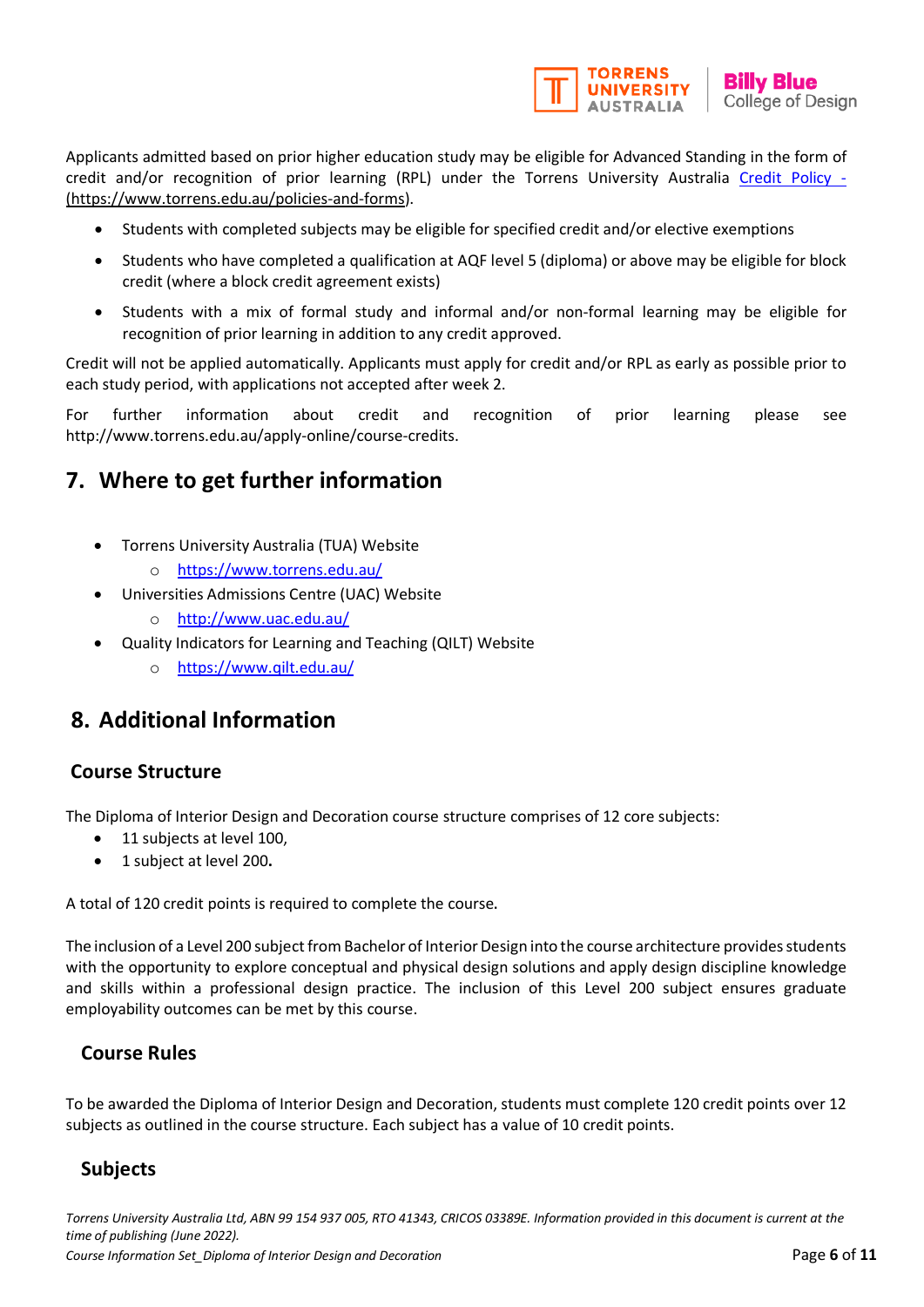

#### **SUBJECT DETAILS SUBJECT TITLE, DESCRIPTOR LEVEL 100**

#### **DGC14- Graphic Communication**

This subject introduces the student to the methods and techniques of drawing and professional visualisation in the context of interior design and decoration. Students explore a range of techniques, mediums, and media and their application in order to communicate design concepts and form an understanding of the principles of design and their specific application. Both manual and digital methods of visual communication are explored.

#### **DBD100- Bespoke Decoration**

This subject is an introduction to the design process with an emphasis on bespoke decoration. The student learns about design principles and elements and their place in the creative design process and the role of reflection in design development throughout the design process. A focus on colour and the application in interior spaces is explored and applied. The student produces design concepts for an interior space through a series of exercises using creative thinking methods. The student explores and challenges a range of different ideas. Presentation techniques are explored. During this subject the student acquires a basic understanding of the opportunities for custom design and customising available products.

#### **DDW100- Design Drawing**

In this subject the student learns how to develop and use a range of techniques to carry out a basic measure up, and produce 2D technical drawings and 3D models. The student explores the way technical manual drafting can be applied to interior decoration and design contexts. The student learns how to identify and produce floor plans, elevations, and to extract views from digital 3D models, relevant to interior spaces. Both manual and digital methods and techniques are explored.

#### **DPK100- Product Knowledge**

This subject introduces students to the investigation and specification of furniture, soft furnishings and accessories for interior spaces. Students examine and compare furniture and accessory types, interpret the decoration requirements from a project brief, and make the appropriate recommendations to the client. Students are introduced to principles of documentation, the presentation of decorative recommendations and the application of Australian Standards.

#### **DSO102- Design Studio 1**

This subject explores the relationship between materials and storytelling. It introduces students to the attributes of materiality and encourages them to re-imagine the possibilities of creating through making. Students will explore the art of paper folding, developing skills and taking creative risks. These results will be captured digitally and altered using the appropriate software.

Individual tasks allow students to develop an understanding and appreciation of materials, their many varied uses, properties, and the sustainable manufacturing processes related to them. Students will progress towards determining suitable materials in which to construct their final model with its form and function contextualised and supported by a documented process journal.

Their final submission will be a model that reminds us that stories which fill our lives are not only spoken and written but sometimes are best told through craft.

#### **DJF100- Joinery and Finishes**

*Torrens University Australia Ltd, ABN 99 154 937 005, RTO 41343, CRICOS 03389E. Information provided in this document is current at the time of publishing (June 2022).*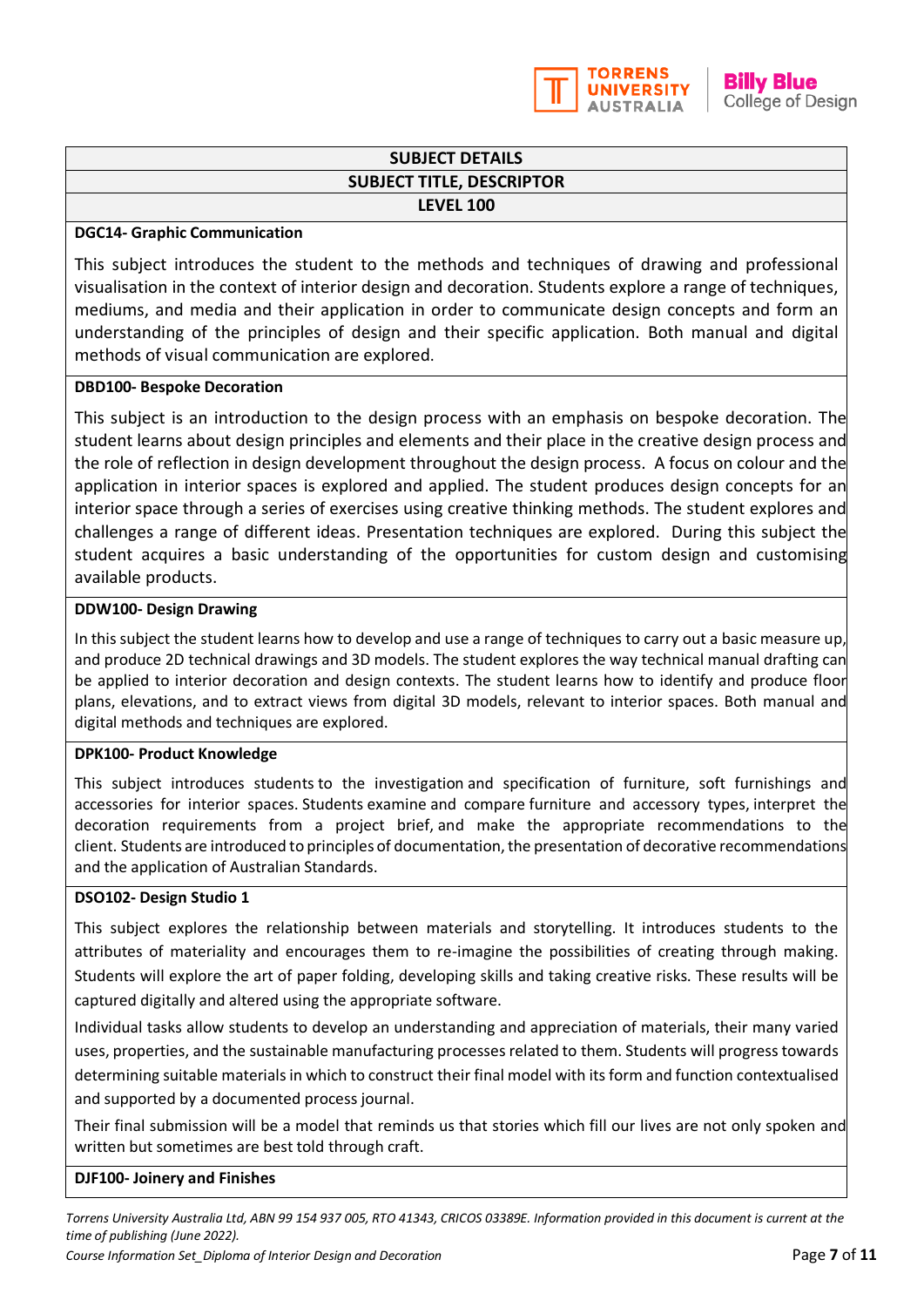

## **SUBJECT DETAILS**

### **SUBJECT TITLE, DESCRIPTOR**

In this subject, the student learns how to identify different types of joinery and associated finishes. The student will design and document a basic joinery package for a residential kitchen brief. Student will develop an understanding of joinery construction terminology and its application. Student will further develop knowledge of joinery finishes, fittings, and equipment.

#### **DCC100- Construction and CAD**

This subject introduces the student to industry standard CAD software and its application. The student will learn how to set up and draw a CAD documentation package, add annotations to drawings, and plot/print drawings. In this subject, knowledge of basic building and structural components is developed. The student learns how to interpret technical drawings and other documentation for interior projects. The student is introduced to

### legislative regulations, codes and standards and their application. **DPS100- Project Site Analysis**

In this subject the students will identify both the structural and non-structural elements of a chosen site. Students will identify the existing services, material features, and construction methods and analyse their suitability for a client. Students will identify relevant equipment, regulations, standards and procedures to prepare for a site visit. Students will research projects of a related nature to identify elements of spatia configuration and demonstrate how they apply to a client brief. Student will demonstrate through evidence of design process how to apply elements and principles to spatial design. Students communicate design solutions through 2D and 3D visualisation techniques which satisfies the client's needs.

#### **DHI100- History of Interior Design and Decoration**

Applying historical knowledge to current contemporary interior design practice is an invaluable methodology employed in informing design choices. This subject enables the student to explore historical styles of architecture, interior design and decoration.

#### **DPP100- Professional Practice**

This subject develops a student's personal brand identity through exploring their place within the design industry. The student will further develop acquired technical and soft skills, evaluate their own work, and understand industry opportunities. The student applies industry knowledge to course work activities, and gains knowledge of ways to maintain currency in design industry.

#### **DMP100- Major Project**

This subject enables the student to learn how to analyse a project brief, conduct project research, generate design themes and concepts, select and specify internal finishes, furniture, furnishings, lighting and object d'art within the commercial context. For this subject the student will present a fully resolved interior design and decoration scheme.

#### **LEVEL 200**

#### **DWL200- Work Integrated Learning (WIL)**

Students can engage in this subject either through external placement or internal placement.

**External Placement:** offers students the opportunity to work within a professional design studio for a period of time. Student are exposed to professional work environments and are encouraged to fully immerse themselves in this through a collaborative design project.

Externally placed students will be matched to an appropriate mentor at the placement site and monitored by an academic in the discipline of study.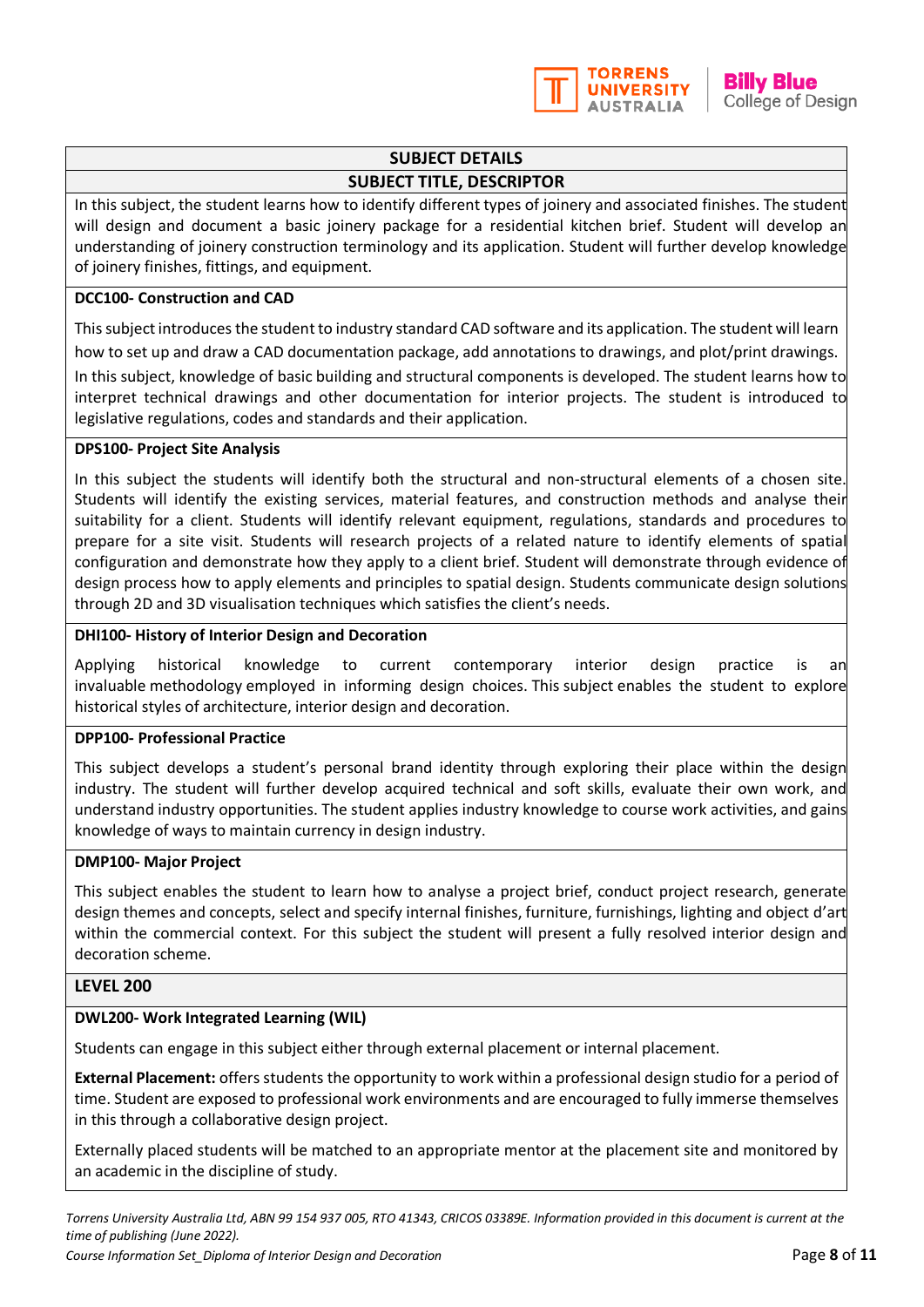

### **SUBJECT DETAILS**

#### **SUBJECT TITLE, DESCRIPTOR**

**Internal Placement:** students will engage with a similar range of professional experiences to those placed externally. Assignment to, and management of, WIL tasks may occur face to face or via a dedicated online platform.

Internally placed students will be directed by a project leader/academic.

#### **In both cases**:

- students may or may not see projects through to completion but may contribute to (and be assessed on) progress
- students may be involved in the initial pitch to clients and/or supervisors for the awarding of the project
- students may, or may not, be involved in presenting the project during its progress, or at completion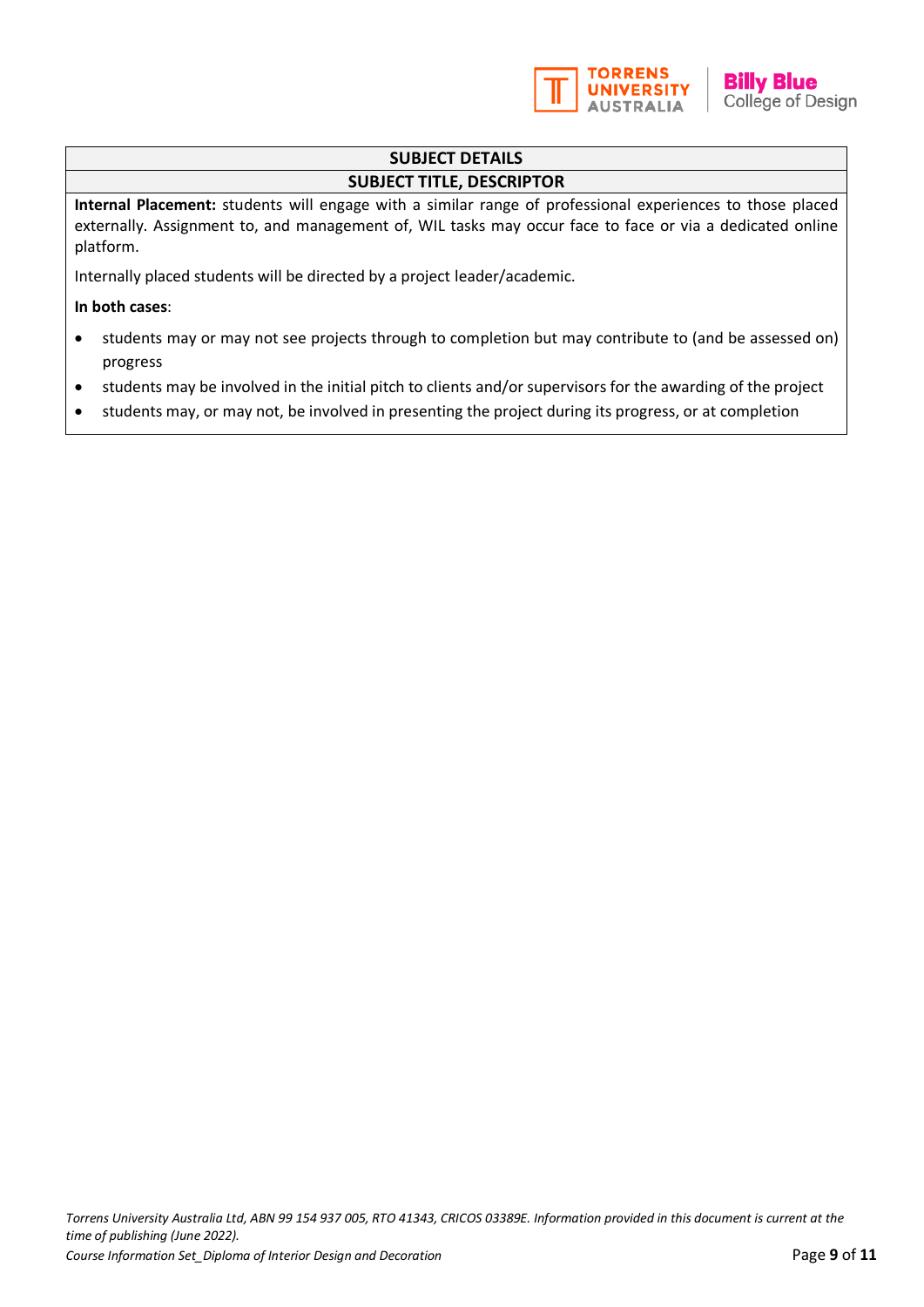

### **Locations**

The Diploma of Interior Design and Decoration can be studied fully online or at the below Torrens University Campuses:

- Sydney: 46-52 Mountain Street, Ultimo NSW Australia 2007
- Melbourne: 196 Flinders St, Melbourne, VIC 3000
- Brisbane: 90 Bowen Terrace, Fortitude Valley, QLD, 4006
- 82-98 Wakefield Street, Adelaide, SA, 5000
- Online

### **Campus Facilities and Services**

All campuses are designed to provide students with professional spaces in which to learn and work. They have been planned with student study needs in mind with well-equipped accessible learning spaces as well as student breakout areas for group work and spending time with friends.

Facilities and Services include:

- The Customer Service Hub our friendly and experienced staff can give help and advice about courses, your enrolment and campus life, including all services and activities on campus.
- Counsellors are available for students to consult with on a range of personal issues
- Student wireless access throughout the Campus
- Student break-out and relaxed study spaces for group work
- Student lounge areas most with microwaves, kitchenette facilities and vending machines
- The Learning Hub, home to the Learning Support Team, encompasses Learning Skills Advisors, Learning Technology Advisors, and Library & Learning Skills Officers. It provides an integrated, holistic support program for students throughout the study lifecycle within a library/collaborative study environment. The service includes:
	- $\circ$  Support and workshops with highly qualified staff in the areas of Academic skills, Library skills, and Technology skills, both on campus and online.
	- o Physical and digital resources relevant to studies, such as books, journals, multimedia, databases
	- o Self-check kiosks for library loans and print and copy facilities

#### **A positive student experience**

Torrens University Australia values the importance of a positive student experience, and therefore has robust processes to resolve student complaints. The Student Complaints Policy, and associated procedures, can be accessed from the [website](http://www.torrens.edu.au/policies-and-forms) (https://www.torrens.edu.au/policies-and-forms).

### **Paying for your qualification**

We offer two payment options for this course:

• **Upfront payment**

If you want to complete your qualification debt-free you can choose to pay as you go. This means tuition fees will be invoiced each semester and payment is required on or before the due date using EFTPOS, credit card or direct transfer.

• **FEE-HELP**

FEE-HELP is Australian Government's loan scheme for higher education degree courses. It can assist you in paying for all, or part of, your course fees. Repayments commence via the tax system once your